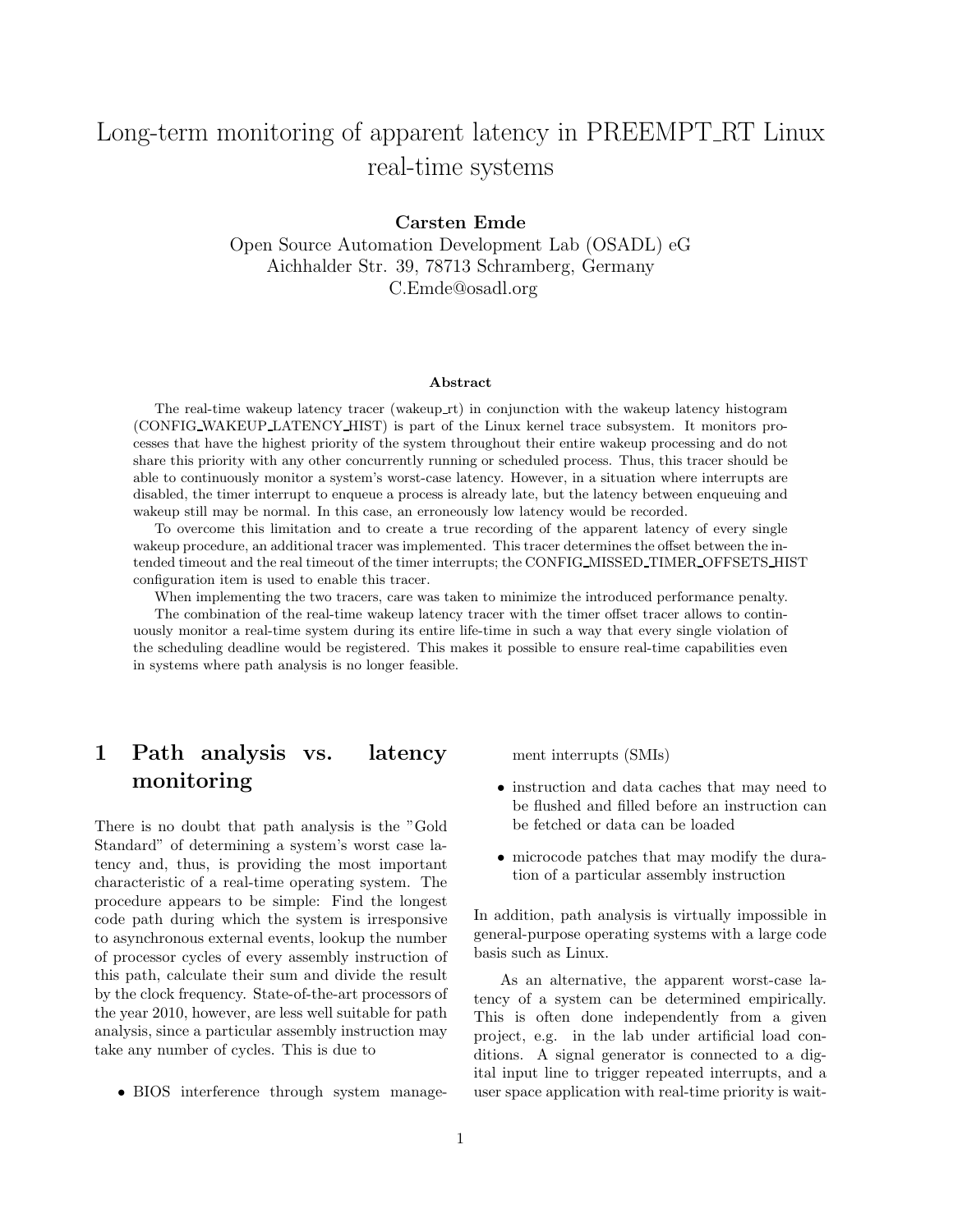ing for this input line and signals the beginning of program execution via a (preferably non-interrupt driven) digital output line. The time difference between sending the input trigger and receiving the output signal reflects an individual latency value. Such measurements are typically performed repeatedly during a day or even a week, and the longest observed latency is taken as the result of the measurement. If the hardware-induced latency is known and the configuration of the system does not change, a somewhat simpler software procedure can be employed by measuring the latency of cyclic timer interrupts. This is best done using the *cyclictest* [1] program that was developed for this purpose and is part of the popular rt-tests suite [2]. Command line options of cyclictest allow to pin a measurement thread to a particular core of multi-core processors and to run one thread per core.

However, there are a number of shortcomings of such recordings:

- The load condition may not reflect the actual load of the production system
- The system configuration may not reflect that of the production system
- Rarely occuring latencies are not detected
- Other input controllers may suffer from longer latencies

It would, therefore, be preferable to continuously monitor each and every wakeup sequence of all realtime tasks in the running system under production conditions. This measurement may even be enabled during the entire life-time of the system. If, for example, during a 10-year recording period, no wakeup sequence was detected that exceeded the specified deadline, the system can truly be considered, at least retrospectively, as real-time compliant.

## 2 Equipping the Linux kernel with a continuous latency monitoring subsystem

Version 2.6.33-rt29 of the Linux PREEMPT RT real-time patches already contains two important components that are needed for the continuous monitoring of latencies: Wakeup latency (CON-FIG WAKEUP LATENCY HIST) and missed timer offsets (CONFIG MISSED TIMER OFFSETS HIST):

- 1. Wakeup latency: To determine the effective wakeup latency, the kernel stores the time stamp when a process is enqueued, and takes a second time stamp shortly before control is passed to this process. The difference between these two time stamps is then taken as wakeup latency and entered into a histogram with a granularity of 1  $\mu$ s and a range from 0 to 10.24 ms. Such latencies may not necessarily reflect a system's worst case latency, since the process in question may be preempted by another one with a higher priority or may fail to be scheduled in time, since another process with the same priority is already running. Therefore, two different variables are created, latencies of real-time processes that had the highest priority of the system throughout the entire wakeup procedure and latencies of other processes that may have been interrupted during scheduling. The latter is called "sharedprio" wakeup latency.
- 2. Missed timer offsets: Whenever a timer is expiring, the difference between the intended expiration time and the actual time is calculated and entered into another histogram with the same granularity and range as above. This variable is called "missed timer offsets". The Linux kernel stores this value along with other task variables for later use, if both CON-FIG WAKEUP LATENCY HIST and CON-FIG MISSED TIMER OFFSETS HIST are configured and enabled.

#### 2.1 Timer and wakeup latency

Simply measuring the interval between enqueueing and wakeup, however, may not be appropriate in cases when a process is scheduled as a result of a timer expiration, since the timer already may have missed its deadline. This may happen in a situation when interrupts are disabled temporarily. After the interrupts are re-enabled, enqueing takes place and may result in an apparently normal wakeup latency. To also consider such latencies that are based on a delayed timer expiration, a new latency variable was added: Timer and wakeup latency. For this purpose, a third histogram, again with the same granularity and range as above, is made available. Whenever a wakeup was the result of a timer expiration, the timer offset is added to the wakeup latency and entered into this histogram. There is no separate configuration item, since this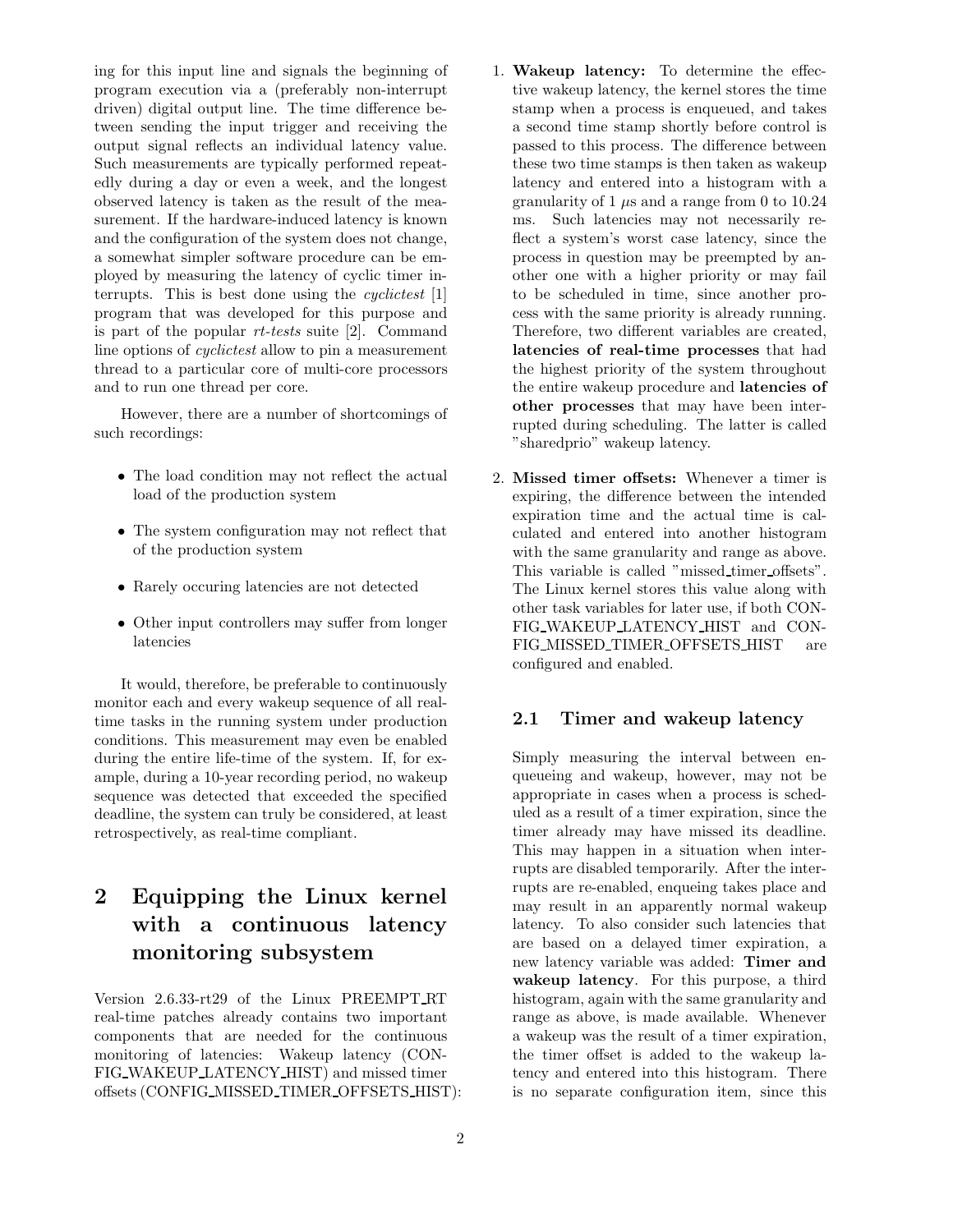histogram is configured implicitly when both CONFIG WAKEUP LATENCY HIST and CONFIG MISSED TIMER OFFSETS HIST are enabled in the Linux kernel. As of October 2010, this histogram is not yet available in the PREEMPT RT real-time patches but scheduled for inclusion in one of the next releases. The variable is called "timerandwakeup".

### 2.2 Configuraton and activation of latency recording

By default, any histogram recording is disabled at boot time. Therefore, the two items CON-FIG WAKEUP LATENCY HIST and CON-FIG MISSED TIMER OFFSETS HIST may be configured without any relevant performace penalty. To enable them at runtime, a non-zero value must be written to the related variables in the "enable" subdirectory of the latency histograms, e.g.

```
cd /sys/kernel/debug/tracing/latency_hist
echo 1 >enable/wakeup
echo 1 >enable/missed_timer_offsets
echo 1 >enable/timerandwakeup
```
### 2.3 Tracing of affected processes

In order to provide some insight into the possible impact of a prolonged latency, the process ID and name of the affected process, its priority and latency are recorded in the variable "max latency-CPUx" of the histogram subdirectory.

### 2.4 Resetting the latency histograms

To clear the histograms, the reset variable is provided. If, for example, it is desired to clear all histogram data, the following procedure can be used:

```
cd /sys/kernel/debug/tracing/latency_hist
for i in 'find . | grep /reset$'
do
  echo 1 >$i
done
```
## 3 Continuous recording and graphical display

The Munin monitoring framework [3] that is based on Tobias Oetiker's Round Robin Database Tool [4] was used to visualize the continuous recording of a system's worst-case latency. By default, a sample is taken every five minutes and the highest recorded latency is entered into the database. Thereafter, the histogram is reset. The following example recordings have been obtained on a uniprocessor and a 4-core hyperthreaded system that underwent regular system load generation and stimulated latency recordings. More specifically, *cyclictest* runs were started at 7 a.m. and 7 p.m. and lasted for about six hours. Load generation was started at 9 a.m. and 9 p.m. and was only halted when the latency recording was finished. The uniprocessor test board was equipped with an AMD Athlon 64 processor 2800+ [5], the multi-core board was running an Intel i7 Nehalem 975 @3333 MHz [6]. The Linux kernel version was 2.6.33.7-rt29.

#### 3.1 Wakeup latency

The recording in Figure 1 was obtained in a uniprocessor system and represents consecutive wakeup latency maxima of 5-min intervals.



FIGURE 1: Example of a 30-hour recording of the wakeup latency

Since no raw data are used for input but latency maxima of a given time frame had been calculated, the derived results in the columns labeled "Min:" and "Avg:" are irrelevant; the only relevant result is the maximum of consecutive 5-min maxima at the rightmost column labeled "Max:". Under idle conditions, the latency of the examined processor has a somewhat larger variability than under load; its maximum is 25.58  $\mu$ s.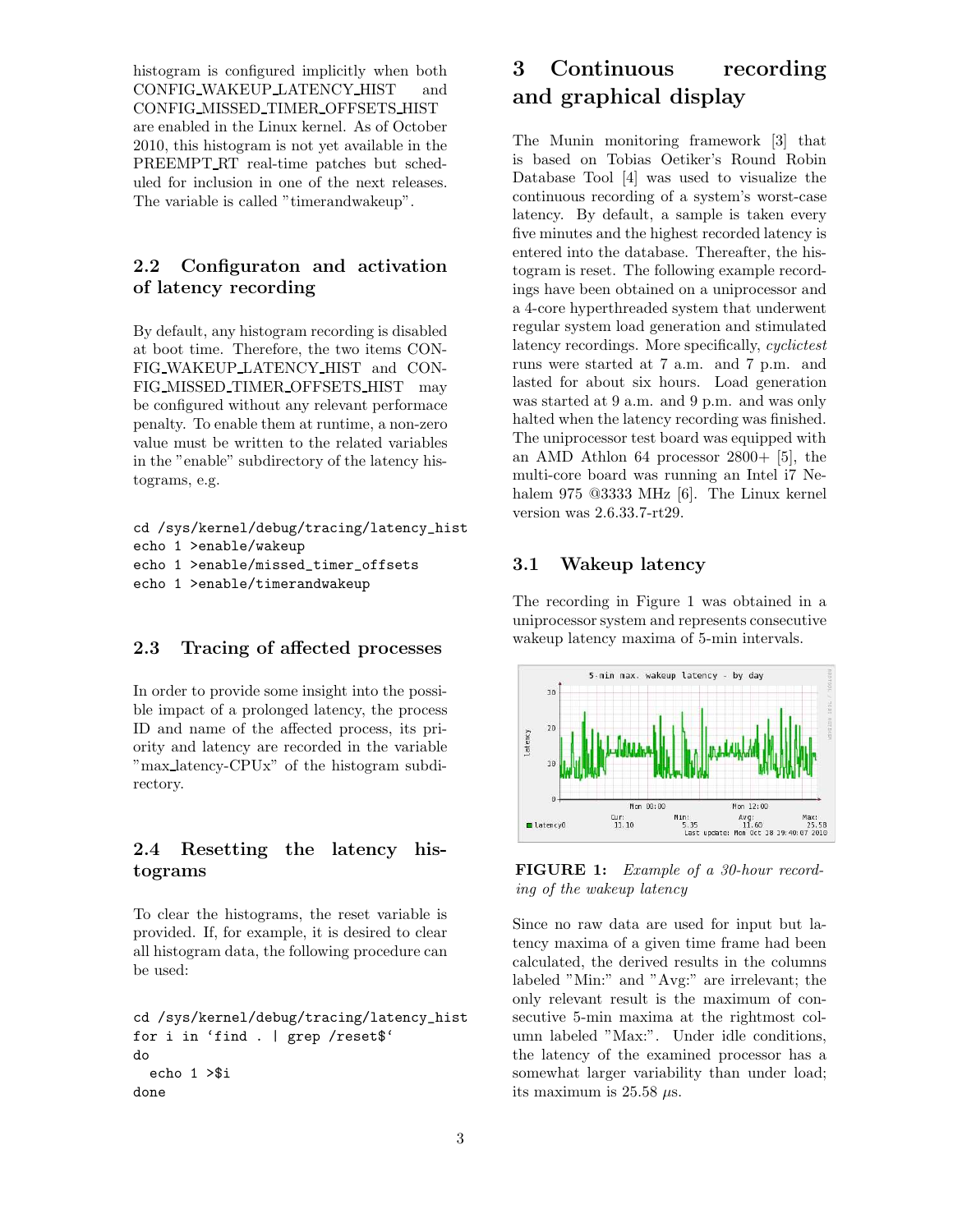#### 3.2 Missed timer offsets

Figure 2 displays continuously recorded offsets of expired timers (same time interval as in Figure 1).



FIGURE 2: Example of a 30-hour recording of missed timer offsets

When the system is idle, the timer interrupts are executed nearly always in time. Under load, the timer deadline is missed by up to 59.26  $\mu$ s. However, this delay does not necessarily represent a relevant latency, since the particular process may not be the one and only real-time process.

#### 3.3 Timer and wakeup latency

The newly provided combined timer and wakeup latency recording is presented in Figure 3 (again same time interval as above).



FIGURE 3: Example of a 30-hour recording of timer and wakeup latency

Under idle conditions, the 5-min latency maxima of the examined processor do not exceed 30  $\mu$ s. During load period #1 and #2, the largest recorded latencies increase to about 60 and 45  $\mu$ s, respectively.

### 3.4 Timer and wakeup latency of a multi-core processor

Figure 4 contains the newly provided combined timer and wakeup latency recording (same as in Figure 3) in an 8-way (hyperthreaded 4-core) processor.



FIGURE 4: Example of a 30-hour recording of timer and wakeup latency of a multicore processor

As the latency is recorded separately per core, specific differences between the various cores can be detected. They are mostly related to the various interrupts that are assigned and pinned to a particular core. Such recordings may help to further increase the real-time performance of the system by selecting the core with the lowest latency for the most demanding real-time task. In the above example, core  $#1$  reveals the highest (36.28  $\mu$ s) and core #3 the lowest (19.98  $\mu$ s) latency. The additional variable "latencyall" records the maximum latency of the various cores at every latency sample and is used to compare various processors to each other. It is determined by the Munin plugin and unrelated to the kernel functionality.

### 3.5 User-space latency of a uniprocessor determined by cyclictest

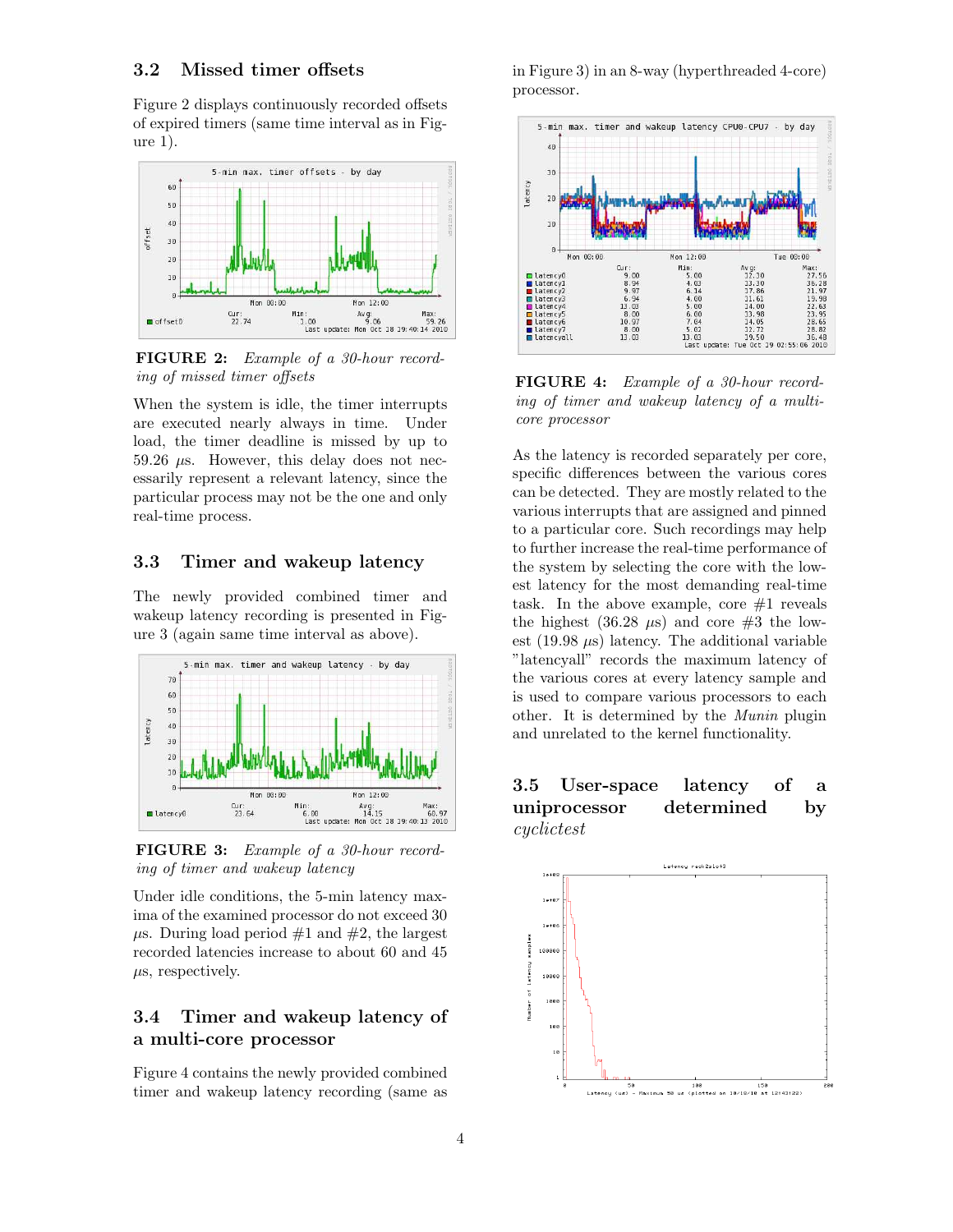FIGURE 5: Example of a 6-hour unicprocessor latency plot

The latency histogram in Figure 5 was recorded during the second load period of Figure 1 to 3. It is based on a total of 100,000,000 wakeup sequences generated with the *cyclictest* call:

cyclictest  $-11000000000 - m - a0 - t1 - n$ -p99 -i200 -h200 -q

The maximum detected latency amounts to 50  $\mu$ s which is in good accordance to the latency of 45 µs obtained using continuous latency monitoring (second load period in Figure 3).

### 3.6 User-space latency of a multicore processor determined by cyclictest



FIGURE 6: Example of a 6-hour multicore processor latency plot

The latency histogram in Figure 6 was also recorded during the second load period as depicted in Figure 1 to 3. It is also based on a total of 100,000,000 wakeup sequences; this time, the following *cyclictest* call was used:

$$
\begin{array}{cc} \texttt{cyclictest} & -1100000000 - m & -\texttt{Sp99 -d0} \\ -\texttt{i200 -h200 -q} \end{array}
$$

The maximum detected latency amounts to 34  $\mu$ s which is in good accordance to the latency of  $32 \mu s$  obtained using continuous latency monitoring (second load period in Figure 3). The responsible CPU core #1 was detected accordingly as the source of this latency.

## 4 Testing the reliability of the continuous latency recording

Before the results of the continuous latency recording can be used and trusted, they must be verified against an established procedure. Therefore, continuous monitoring was installed and enabled on a wide variety of systems and the results compared with latency measurements obtained from repeated runs of the cyclictest utility on the same system. The continuously recorded timer and wakeup latency values and the latency measured with cyclictest were plotted against each other and evaluated using linear regression; an example is given in Figure 7. Latency injection using artifical interrupt and preemption blocking was used to generate a sufficiently large range of system latencies.



FIGURE 7: Comparison of continuously monitored latency with cyclictest latency

This plot shows a typical correlation of the two methods to determine a system's latency. It is based on a total of 607,115 data pairs. The regression line

$$
Y = 4.82 + .970 * X
$$

yields a small intercept which indicates that the continuously monitored latency underestimates the *cyclictest* results on average by 4.82  $\mu$ s. This is due to the context switch from system to user space that the continuous recording